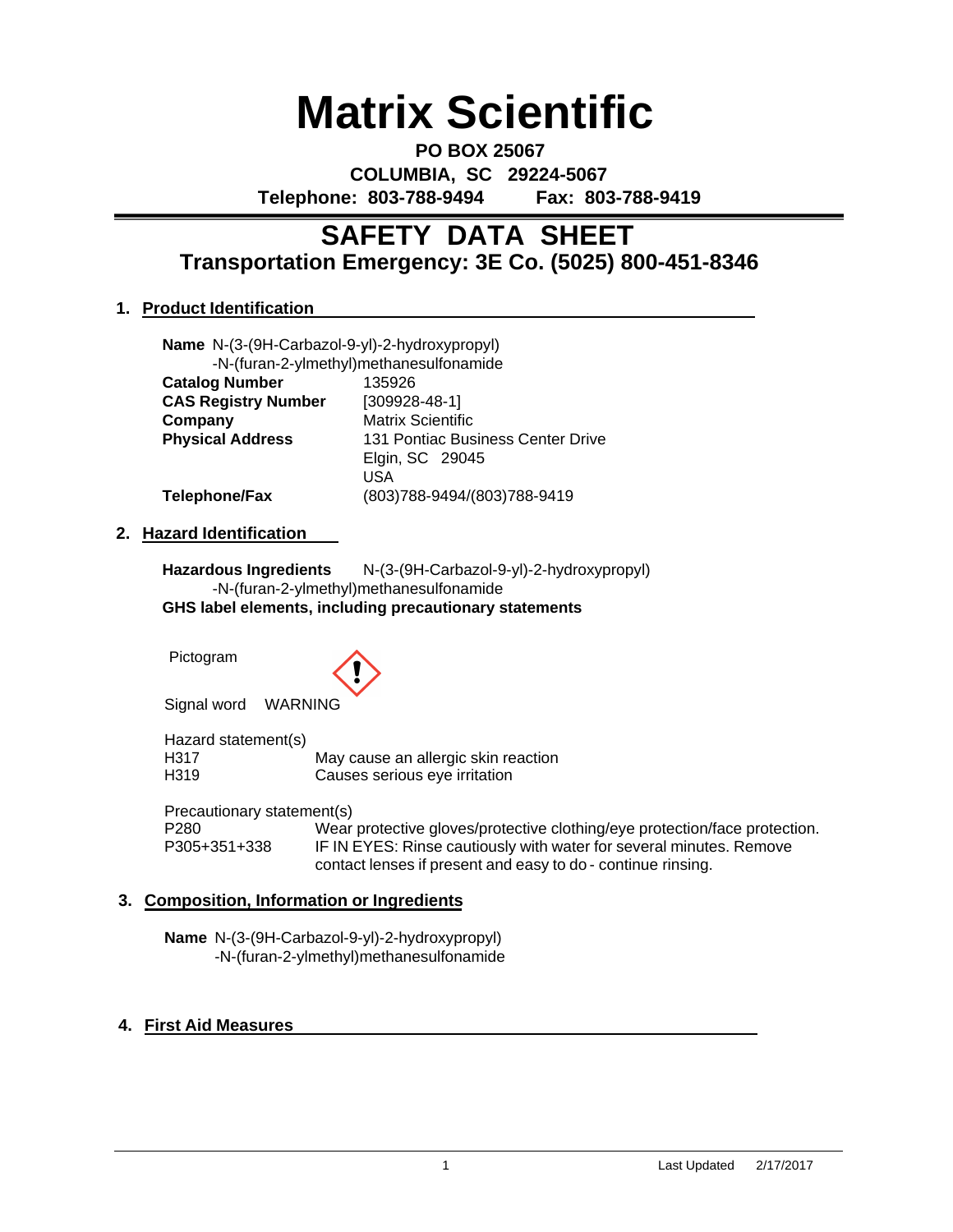| <b>Eye Contact:</b>  | Check for and remove any contact lenses. Immediately flush eyes with<br>clean, running water for at least 15 minutes while keeping eyes open. Cool<br>water may be used. Seek medical attention.                                                                                                                  |
|----------------------|-------------------------------------------------------------------------------------------------------------------------------------------------------------------------------------------------------------------------------------------------------------------------------------------------------------------|
| <b>Skin Contact:</b> | After contact with skin, wash with generous quantities of running water.<br>Gently and thoroughly wash affected area with running water and non-<br>abrasive soap. Cool water may be used. Cover the affected area with<br>emollient. Seek medical attention. Wash any contaminated clothing prior to<br>reusing. |
| Inhalation:          | Remove the victim from the source of exposure to fresh, uncontaminated<br>air. If victim's breathing is difficult, administer oxygen. Seek medical<br>attention.                                                                                                                                                  |
| Ingestion:           | Do NOT induce vomiting. Give water to victim to drink. Seek medical<br>attention.                                                                                                                                                                                                                                 |

# **5. Fire-Fighting Measures**

| <b>Extinguishing media:</b><br><b>Special fire fighting</b><br>procedures: | Carbon dioxide, dry chemical powder, alcohol or polymer foam.                                             |  |
|----------------------------------------------------------------------------|-----------------------------------------------------------------------------------------------------------|--|
|                                                                            | Wear self-contained breathing apparatus and protective clothing to prevent<br>contact with skin and eyes. |  |
| Unusual fire and<br>explosion hazards/<br>decomposition of                 |                                                                                                           |  |
| product:                                                                   | Emits toxic fumes under fire conditions.                                                                  |  |

# **6. Accidental Release Measures**

Steps to be taken if material is spilled or otherwise released into the environment - Wear Appropriate respirator, impervious boots and heavy rubber (or otherwise impervious) gloves. Scoop up solid material or absorb liquid material and place into appropriate container. Ventilate area and wash affected spill area after pickup is complete. Wash skin immediately with plenty of water. Place solid or absorbed material into containers and close for disposal.

# **7. Handling and Storage**

Avoid prolonged exposure. Use caution when handling. Exposure to any chemical should be limited. Do not breath dust or vapor. Have safety shower and eye wash available. Do not get in eyes, on skin or on clothing. Keep container tightly closed. Store in a cool, dry, well-ventilated place. Ensure adequate ventilation during use. Use only in a chemical fume hood. To the best of our knowledge, the health hazards of this product have not been fully investigated. This product is provided solely for the purpose of research and development.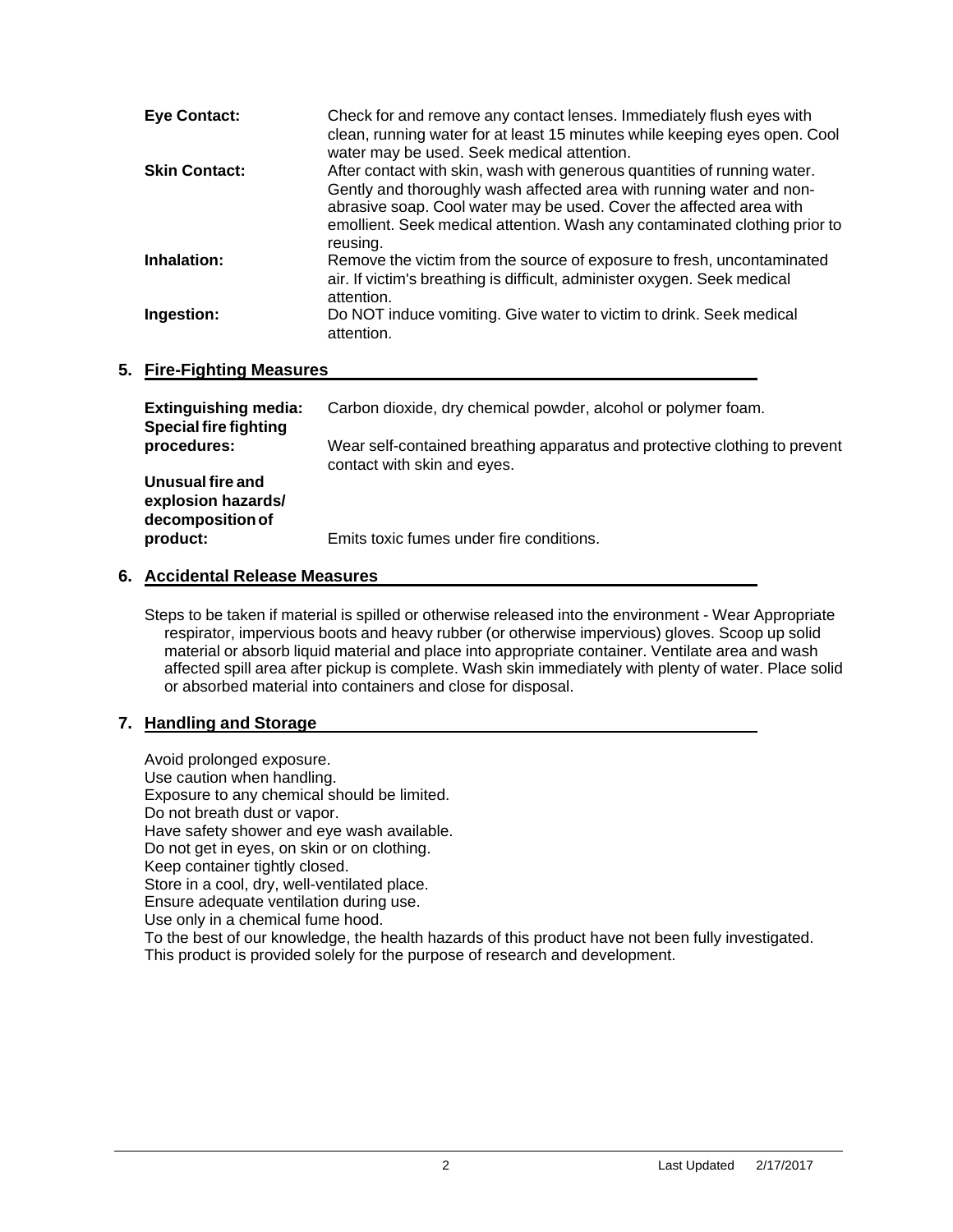# **8. Exposure Controls and Personal Protection**

Wear Protective safety goggles. Wear chemical-resistant gloves. Wear protective clothing and chemical resistant boots. Ensure ventilation during use. After contact with skin, wash immediately.

# **9. Physical and Chemical Properties**

**Molecular Formula:** C21H22N2O4S **Molecular Weight:** 398.48

# **10. Stability and Reactivity**

| Incompatibilities: | Strong oxidizing agents              |  |
|--------------------|--------------------------------------|--|
|                    | Strong acids and bases               |  |
|                    | <b>Hazard Decomposition Products</b> |  |
| Carbon             | carbon monoxide                      |  |
|                    | carbon dioxide                       |  |
| <b>Nitrogen</b>    | oxides of nitrogen                   |  |
| <b>Sulfur</b>      | oxides of sulfur                     |  |
|                    |                                      |  |

# **11. Toxicological Information**

#### **Acute effects:**

Irritant May be harmful by ingestion and inhalation. Material is irritating to mucous membranes and upper respiratory tract. To the best of our knowledge, the toxicological properties of this product have not been fully investigated or determined.

# **12. Ecological Information**

| <b>Mobility:</b>             | Data not known    |
|------------------------------|-------------------|
| <b>Persistence and</b>       |                   |
| degradability:               | No data available |
| <b>Cumulative potential:</b> | No data available |
| Other adverse effects:       | No data available |

# **13. Disposal Considerations**

Absent other actions demanded by federal or local regulations - Dissolve or mix the material with a combustible solvent and burn in a requlated, chemical incinerator equipped with after burner and scrubber.

Observe all federal, state and local laws.

# **14. Transport Information**